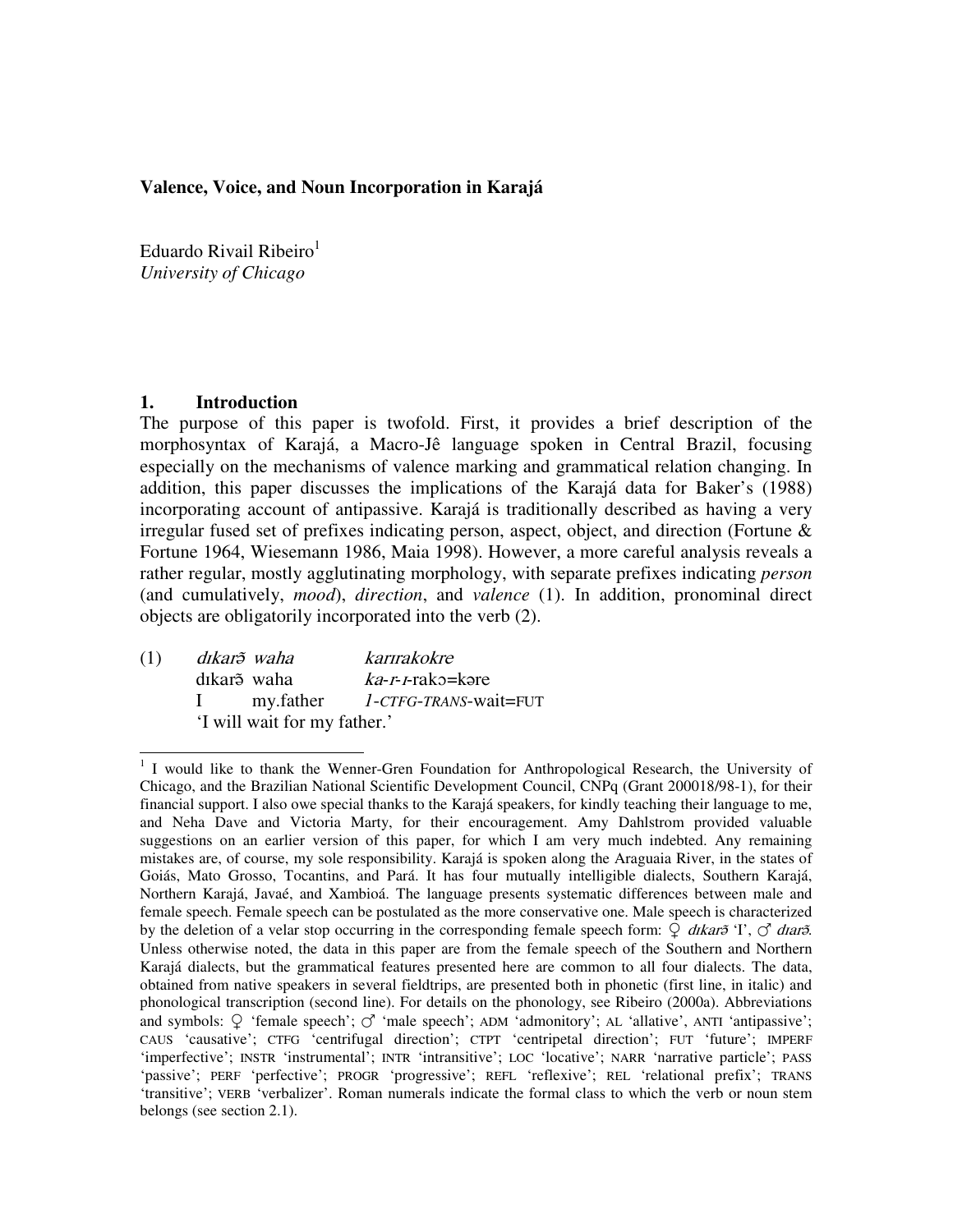$(2)$  waha  $\pi$ rwarakokre waha a ⊘-r-1-*wa*-rako=kəre my.father 3-CTFG-TRANS-*1*-wait=FUT 'My father will wait for me.'

These prefixes include a well-developed system of voice and valence markers. There is a clear-cut morphological differentiation between transitive and intransitive verbs, and valence changes are always morphologically indicated. Furthermore, the language presents a complex set of mechanisms to indicate changes in the grammatical relations among the arguments of a verb. For example, any transitive verb, such as kero 'to cut' (3a), may be inflected to indicate the suppression of the agent, in a *passive* construction (3b), or the suppression of the patient, in an *antipassive* construction (3c).

| (3) | a.             | nadı                      | waritfore rade rikroreri                    |                                        |                                                         |  |  |
|-----|----------------|---------------------------|---------------------------------------------|----------------------------------------|---------------------------------------------------------|--|--|
|     |                | d-ãdī                     |                                             |                                        | wa-rikore rade $\varnothing$ -r- <i>r</i> -koro=r-eri   |  |  |
|     |                |                           |                                             |                                        | REL-mother 1-offspring hair 3-CTFG-TRANS-cut=CTFG-PROGR |  |  |
|     |                |                           | 'My mother is cutting my child's hair.'     |                                        |                                                         |  |  |
|     | $\mathbf b$ .  | <i>waritfore</i>          | rade                                        | rakroreri                              |                                                         |  |  |
|     |                | $wa\text{-}rit[$ ore rade |                                             | $\varnothing$ -r- <i>a</i> -kərə=r-eri |                                                         |  |  |
|     |                | 1-offspring hair          |                                             |                                        | 3-CTFG-PASS-cut=CTFG-PROGR                              |  |  |
|     |                |                           | 'My child's hair is being cut.'             |                                        |                                                         |  |  |
|     | $\mathbf{c}$ . | nadı                      | rəkrəreri                                   |                                        |                                                         |  |  |
|     |                | d-ãdī                     | $\varnothing$ -r- $\vartheta$ -kərə=r-eri   |                                        |                                                         |  |  |
|     |                |                           | REL-mother 3-CTFG-ANTI-cut=CTFG-PROGR       |                                        |                                                         |  |  |
|     |                |                           | 'My mother is cutting <i>(something)</i> .' |                                        |                                                         |  |  |

The language also presents *noun incorporation*, which is generally a mechanism of possessor raising. In general, only inherently possessed nouns, such as body-part terms, may be incorporated. Since only the possessed noun is incorporated, the valence of the incorporating verb remains unchanged, as the possessor is promoted to subject with intransitive verbs, or direct object with transitive verbs (4a). And since a transitive verb remains transitive after having incorporated a noun, it can still be made passive (4b) or antipassive (4c):

| (4) | a. | nadı                           | <i>waritfore</i>                            | riradekroreri                                        |
|-----|----|--------------------------------|---------------------------------------------|------------------------------------------------------|
|     |    | d-ãdī                          |                                             | wa-rit [ore $\emptyset$ -r- <i>I-rade</i> -koro=r-er |
|     |    | REL-mother                     | 1-offspring                                 | 3-CTFG-TRANS-hair-cut=CTFG-PROGR                     |
|     |    |                                | 'My mother is cutting my child's hair.'     |                                                      |
|     |    |                                |                                             | [Lit. 'My mother is hair-cutting my child.']         |
|     | b. | <i>waritfore</i>               | raradekroreri                               |                                                      |
|     |    | $wa$ -rit $[$ or $\varepsilon$ | $\varnothing$ -r- <i>a-rade</i> -kərə=r-eri |                                                      |

1-offspring 3-CTFG-*PASS*-*hair*-cut=CTFG-PROGR

'My child's hair is being cut.' [Lit. 'My child is being hair-cut.']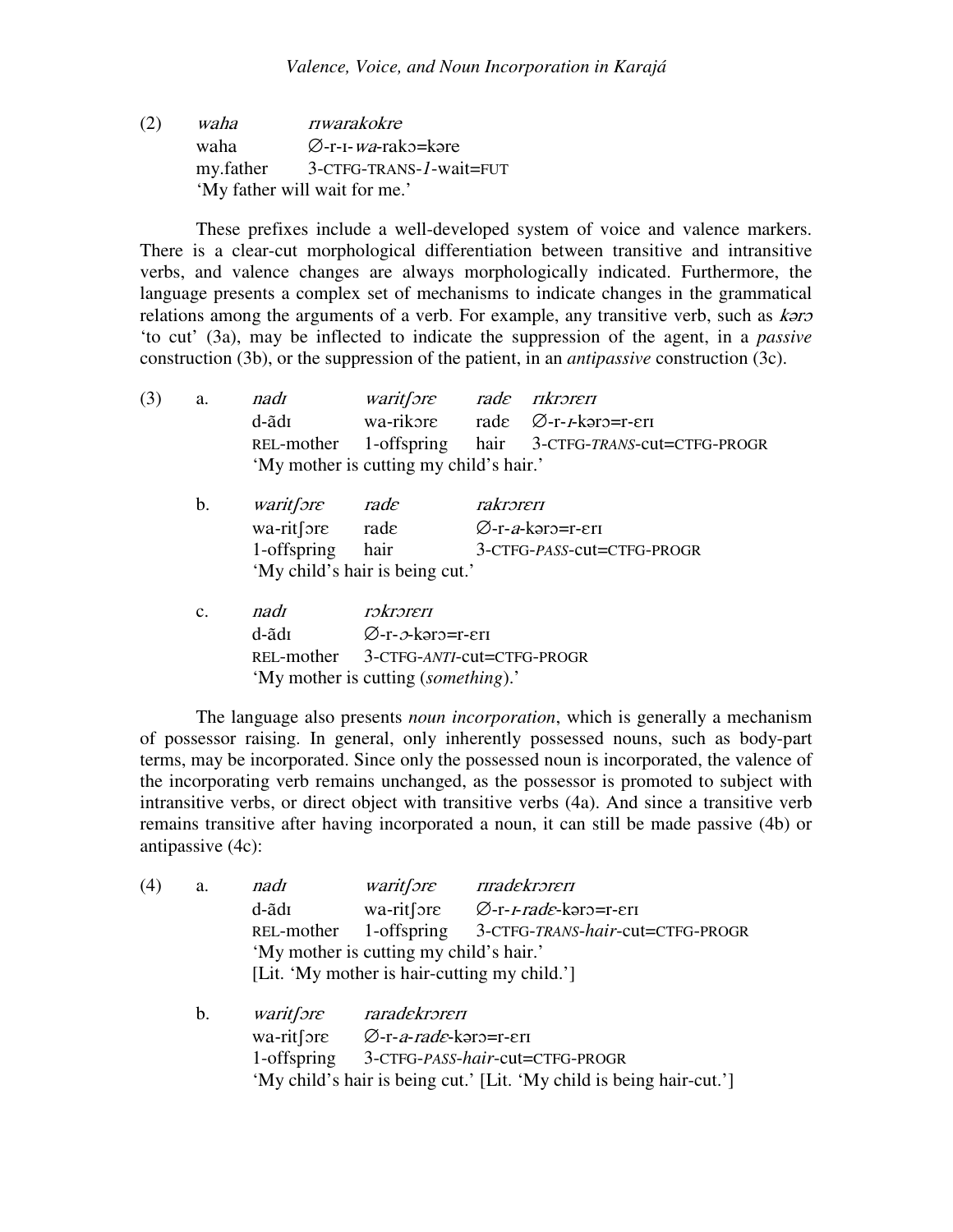$c.$   $nad<sub>I</sub>$ roradekroreri d-ãdı Ø-r-*2-rade*-kar2=r-eri REL-mother 3-CTFG-*ANTI*-*hair*-cut=CTFG-PROGR 'My mother is cutting hair.' [Lit. 'My mother is hair-cutting (*someone*).']

Examples such as (4c), in which antipassive markers can co-occur with an incorporated noun, may have interesting implications for theories that treat antipassive as a special kind of noun incorporation, such as seen in Baker's approach (1988). If antipassive is merely a case of noun incorporation, as Baker claims, how would it interact with noun incorporation proper? The following section describes the morphosyntax of Karajá, in order to familiarize the reader with the mechanisms of grammatical relation changing in this language. Section 3 discusses the implications of the Karajá data for Baker's account of the antipassive construction.

## **2. Morphosyntactic overview**

Karajá is an SOV, head-marking language. Core NP arguments—that is, subject and direct object—are not morphologically marked. Pronominal subjects are expressed by a series of free pronouns, such as *dikar*<sup>5</sup> 'I' in (1) above, while pronominal objects are expressed by a series of bound morphemes, such as  $wa$ - '1<sup>st</sup> person' in (2). In contrast to a fairly simple nominal morphology, Karajá presents a complex verb morphology. Stemformation processes such as compounding, noun incorporation, and reduplication are commonly used. In addition, as mentioned before, the verb is marked for *person* (and, cumulatively, *mood*), *direction*, and *voice/valence*.

## **2.1 Lexical classes**

Most noun and verb stems can be divided into two lexical classes, arbitrarily labeled *class I* and *class II* (Ribeiro 1996). The main difference between class I and class II noun stems is in the series of personal prefixes they take, as illustrated below by the paradigms for  $k$ *oru* I 'forehead' (5) and  $\varepsilon$ *bo* II 'hand' (6). The series of personal prefixes occurring with class I and class II stems are summarized in Table 1 below.

| (5) | class I              | (6)                        | class II                   |                        |
|-----|----------------------|----------------------------|----------------------------|------------------------|
|     | habu kərv            | 'man's forehead'           | habu d-eho                 | 'man's hand'           |
|     | wa-koro              | 'my forehead'              | $wa-d-\varepsilon b\infty$ | 'my hand'              |
|     | a-kəro               | 'your forehead'            | Ø-ebə                      | 'your hand'            |
|     | i-kəru               | 'his/her/its forehead'     | $d$ - $eb$                 | 'his/her/its hand', or |
|     | $da$ -kər $\upsilon$ | 'his/her/its own forehead' |                            | 'his/her/its own hand' |

#### **Table 1. Possessive prefixes in Karajá (Ribeiro 1996) 2**

| <b>Person</b>           | <b>Class I</b> | Class II |
|-------------------------|----------------|----------|
| 1 <sup>st</sup>         | wa-            | wa-      |
| 2 <sub>nd</sub>         | $a-$           | ∽-       |
| $3^{\text{rd}}$         | $1-$           | ₫-       |
| $3^{\text{rd}}$<br>REFL | da-            |          |

 $2$  Although all class II stems are vowel-initial and most of class I stems are consonant-initial, the distinction cannot be reduced to phonological terms, since class I also includes some vowel-initial stems, such as  $a\theta$ iko 'arm' ( $\circlearrowleft$  *a* $\theta$ *i*),  $\varepsilon \theta \tilde{o}$  'cotton', *ari* 'to gather',  $e\theta i$ 'younger brother', etc.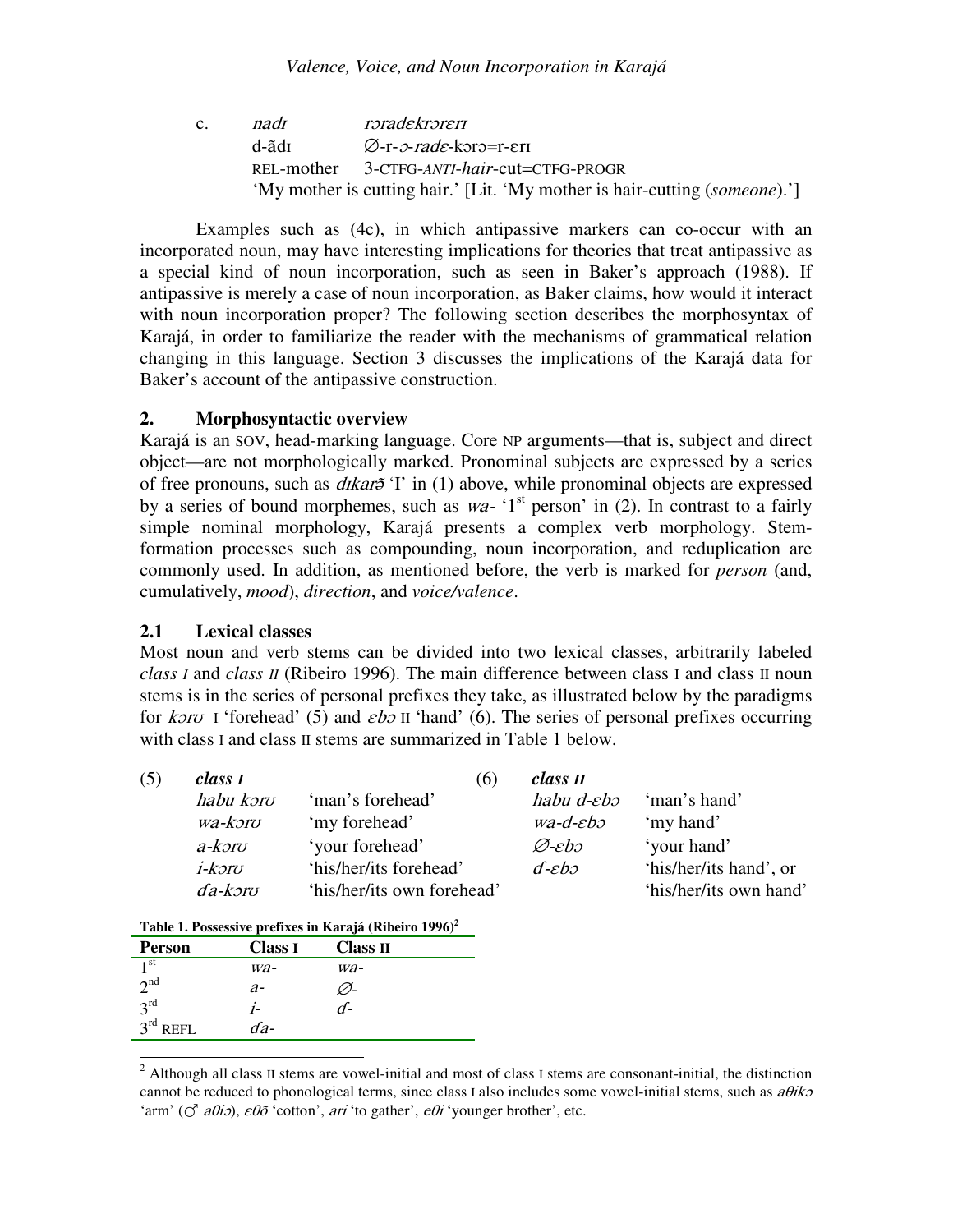Whereas class I prefix series distinguishes a reflexive third person  $(d\mathbf{a})$  from a non-reflexive one  $(i-)$ , class II series has only one third person prefix  $(d-)$ , which covers the range of meanings of both reflexive and non-reflexive third persons. Furthermore, the class II stem  $\epsilon b$  'hand' presents a prefix  $d$ - in the first person and when preceded by a nominal possessor.<sup>3</sup> The function of this prefix is synchronically fairly opaque, but its distribution resembles that of *relational prefixes*, which mark the contiguity or noncontiguity of a stem to its determiner. Relational prefixes were first described as a grammatical peculiarity of Tupí-Guaraní languages, and their occurrence in languages of Karíb and Macro-Jê stocks, as well as in languages of other branches within the Tupí stock, has been pointed out as evidence for a genetic relationship among these three groups (Rodrigues 1994).

The main difference between class I and class II verb stems is in the fact that class II intransitive verbs, such as  $u d\Theta d\Theta$  II 'to become cold', are marked by a zero prefix, whereas class I intransitive verbs, such as  $d\sigma d\phi k\epsilon$  I 'to become hot', are marked by the prefix  $a:^4$ 

| (7) | a. | bəde    | rudə dəra                                                    |
|-----|----|---------|--------------------------------------------------------------|
|     |    | bəde    | $\varnothing$ -r- $\varnothing$ -udədə=r-a                   |
|     |    | weather | 3-CTFG-INTR-become.cold=CTFG-PERF<br>'The weather got cold.' |
|     | h. | hade    | radədəkera                                                   |

| <b>J.</b> | vəuc                   | iau judhcia                            |
|-----------|------------------------|----------------------------------------|
|           | bəde                   | $\varnothing$ -r- <i>a</i> -dodəke=r-a |
|           | weather                | 3-CTFG-INTR-become.hot=CTFG-PERF       |
|           | 'The weather got hot.' |                                        |

Class II transitive stems, such as *vahid* iI 'to treat',<sup>5</sup> take the prefix  $d$ - when not immediately preceded by a pronominal direct object or by an incorporated noun (8a). When immediately preceded by a pronominal direct object or an incorporated noun, the relational prefix *- is used (8b):* 

| (8) | a. <i>h</i> əri waritsore ridvahin <i>õre</i> |                                                     |
|-----|-----------------------------------------------|-----------------------------------------------------|
|     |                                               | həri wa-rikore $\varnothing$ -r-I- $d$ -vahI-də=r-e |
|     | shaman 1-child                                | 3-CTFG-TRANS-3/REL-medicine-VERB=CTFG-IMPERF        |
|     | 'The shaman treated my child.'                |                                                     |

 $3$  The relational prefix and the third person prefix are palatalized before [high,  $+ATR$ ] vowels, being pronounced as [dʒ] and [tʃ] respectively (cf. Ribeiro 2000a). In addition, the relational prefix has two nonphonologically conditioned allomorphs,  $d$ - (such as in  $d$ - $eb$  'hand') and  $l$ - (such as in  $l$ - $vahr$  'medicine'), whose choice is subject to dialectal variations.

<sup>4</sup> Maia (1998: 28) terms the vowel that follows the directional prefix *thematic vowel*, following an infelicitous tradition that traces back to Fortune  $\&$  Fortune (1964). However, as we have seen, these vowels may be inflectional prefixes, marking voice and valence (1)-(4), as well as person (11). They can also be the result of the fusion between a person prefix and a voice prefix (15a). Finally, they can be simply part of the verb stem, such as in the third person of class II intransitive stems (7a, 12a, 14a).

<sup>&</sup>lt;sup>5</sup> This is a denominal verb derived from *vahi* II 'medicine' (cf. section 2.4.1.1). It is tempting to consider the prefix  $d$ - occurring with transitive verbs as simply a marker of  $3<sup>rd</sup>$  person object. However, this prefix also occurs with *antipassive* constructions (20), which do not allow explicit direct objects (see section 2.4.2.3).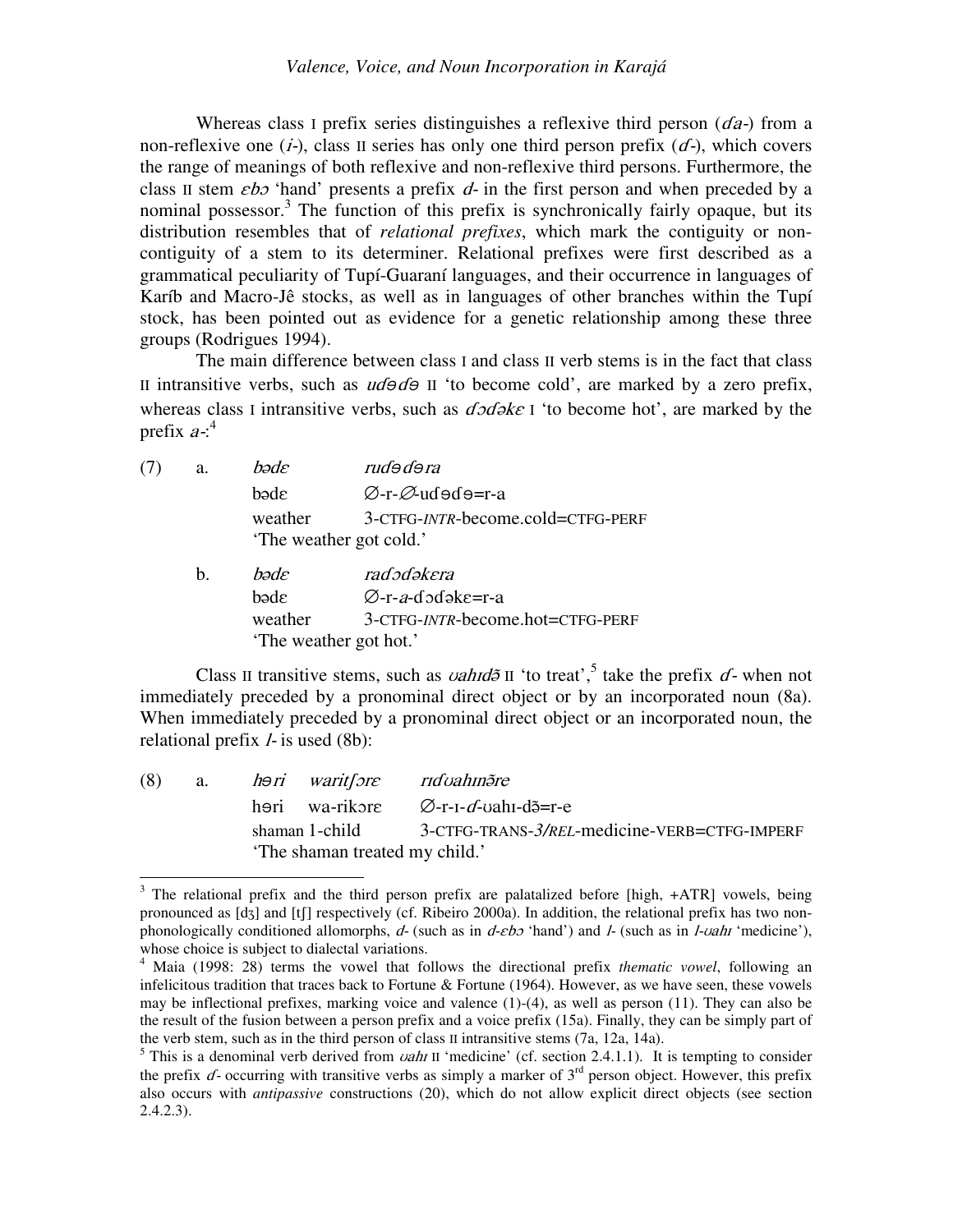| $h_{-}$ | ho ri  | riwalyahingre                                             |
|---------|--------|-----------------------------------------------------------|
|         | həri   | $\varnothing$ -r-1-wa <i>-l</i> -vah1-d <del>õ</del> =r-e |
|         | shaman | 3-CTFG-TRANS-1-REL-medicine-VERB=CTFG-IMPERF              |
|         |        | 'The shaman treated me.'                                  |
|         |        |                                                           |

## **2.2. Subject agreement**

Person agreement displays a strictly nominative pattern, with the verb always agreeing with the subject, be it intransitive (9a) or transitive (9b). Person agreement markers are distributed into two different sets, one occurring in the realis (present and past tenses) and the other in the irrealis (future, potential, and admonitory). These prefixes are listed in Table 2 below.<sup>6</sup>

| Table 2. Subject agreement markers in Karajá (Ribeiro 1996) |                                                      |                                                      |    |                                                                                                             |
|-------------------------------------------------------------|------------------------------------------------------|------------------------------------------------------|----|-------------------------------------------------------------------------------------------------------------|
| <b>Person</b>                                               | <b>Realis</b>                                        | <b>Irrealis</b>                                      |    |                                                                                                             |
| 1 <sup>st</sup>                                             | $a-$                                                 | $Q$ ka- $\overrightarrow{O}$ a-                      |    |                                                                                                             |
| 2 <sup>nd</sup>                                             | $da-$                                                | bə-lb-                                               |    |                                                                                                             |
| $3^{\text{rd}}$                                             | Ø-                                                   | $\varnothing$ ; $\bigcirc$ kə-l $\circlearrowleft$ ə |    |                                                                                                             |
| (9)<br>a.                                                   | kraritfakre<br>$ka$ -r-a-rika=kəre<br>'I will walk.' | $l$ -CTFG-INTR-walk=FUT                              | b. | kariθυhokre<br>$ka$ -r-1- $\varnothing$ - $\theta$ uho=kəre<br>1-CTFG-TRANS-3-wash=FUT<br>'I will wash it.' |

#### **2.3. Direction**

The verb also inflects for *direction*, according to the speaker's point of view. *Centrifugal* direction ('thither'), marked by the prefix  $r$ - or by its zero-allomorph, indicates that the process is seen as occurring away from the current location of the speaker (10a). *Centripetal* direction ('hither'), marked by the prefix  $d$ -, indicates that the process is seen as occurring towards the current location of the speaker (10b). Centrifugal direction is the unmarked member of the opposition. All verbs are marked for direction, including those that apparently do not indicate a motion whatsoever, such as  $\alpha \nu \nu$  'to die' (cf. Ribeiro) 2000b). Notice that the clitic aspectual auxiliaries also inflect for direction (3,4,7,8), and, in the  $2<sup>nd</sup>$  person, also for person (15).

| (10) | a. | kariwikre                   | $b^{\prime}$ | kadiwikre                       |
|------|----|-----------------------------|--------------|---------------------------------|
|      |    | $ka-r-I-\emptyset-wi= kore$ |              | ka-d-1- $\varnothing$ -wi=kare  |
|      |    | 1-CTFG-TRANS-3-carry=FUT    |              | $1$ - $CTPT$ -TRANS-3-carry=FUT |
|      |    | 'I will take it.'           |              | 'I will bring it.'              |
|      |    |                             |              |                                 |

 $6$  The same set of prefixes is used for singular and plural. There is also a distinction between a first person plural exclusive (marked by the same set of prefixes used for first person singular) and a first person plural inclusive (inflected for third person). The prefix  $k$ - '3<sup>rd</sup> person' is restricted to the centripetal direction of the irrealis mood.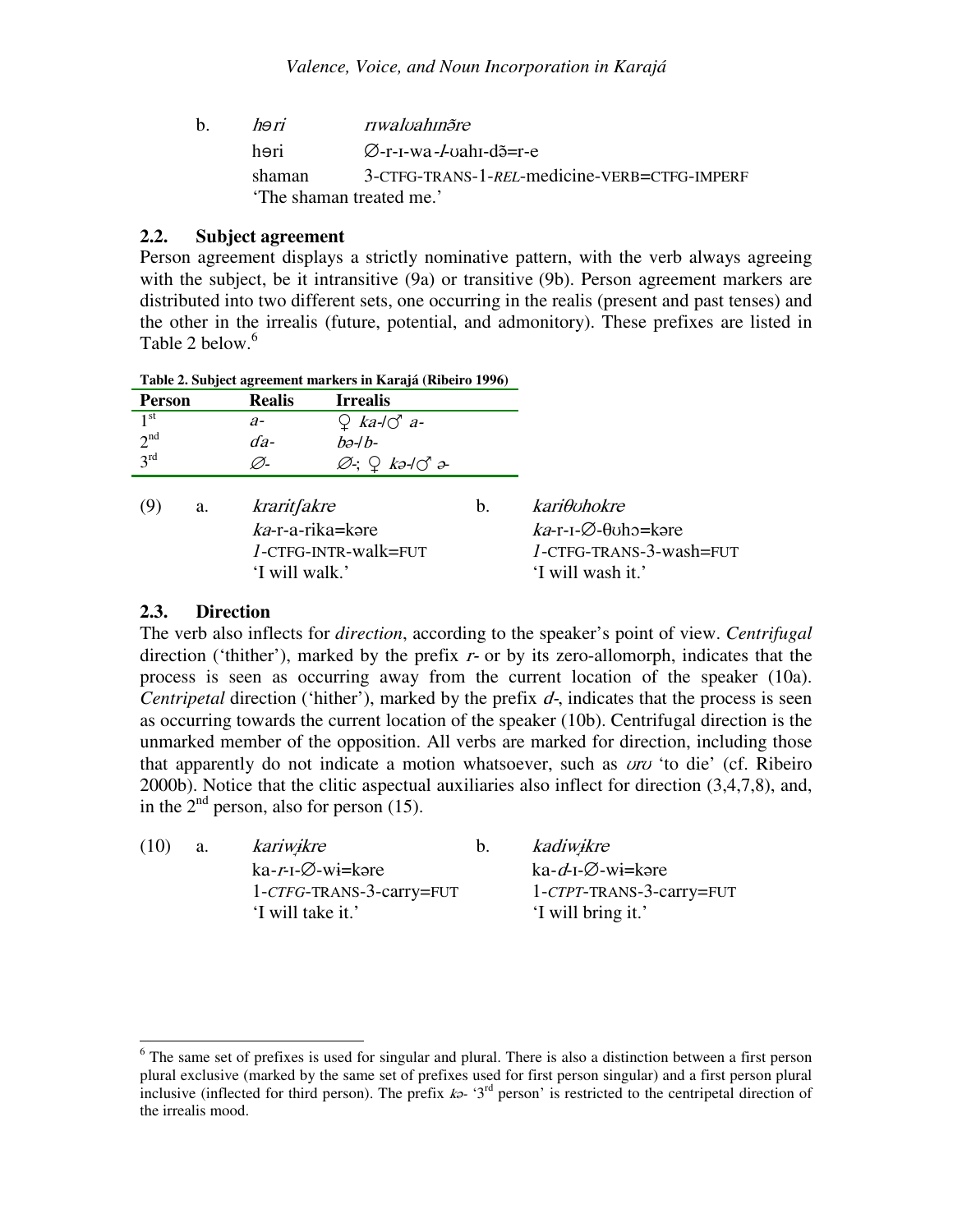## **2.4. Valence and voice**

Karajá verbs are lexically either transitive or intransitive.<sup>7</sup> Intransitive verbs may have their valence increased through causativization (2.4.1.1) or through oblique promotion (2.4.1.2). Transitive verbs, on the other hand, may have their valence decreased through reflexivization (2.4.2.1), passivization (2.4.2.2), and antipassivization (2.4.2.3).

## **2.4.1. Intransitive verbs**

Intransitive verbs are those that do not take a direct object as one of their arguments, such as  $\vec{u}$   $\vec{\theta}$  as  $\vec{u}$  to become cold' (7a),  $\vec{\theta}$   $\vec{\theta}$  as it is become hot' (7b), and  $\vec{\theta}$  it is walk' (9a). As we have seen above, class I intransitive verbs are generally marked by the prefix  $a$ -, while class II intransitive verbs are marked by a zero allomorph. In addition, a few intransitive verbs, such as  $\theta \varepsilon$  'to fall', are marked by the prefix  $\varepsilon$ -. The class of intransitive verbs includes not only one-place verbs such as  $rika I'$  to walk' and  $ud\Theta d\Theta II$ 'to become cold', but also *pseudo-transitive* verbs such as *obi* II 'to see', whose arguments are oblique NPs—in this case, a locative, marked by the postposition  $b\tilde{\sigma}$ 'diffuse locative' (11). Although notionally transitive, such verbs behave as intransitive for all purposes. For example, they cannot be made passive or antipassive, and their arguments cannot be incorporated (16b).

 $(11)$ karð halokoemð - rabire dīkar<del>s</del> halokoε=bə r-a-Ø-obi=r-e I jaguar=*LOC* CTFG-*1*-INTR-see=CTFG-IMPERF 'I saw the jaguar.'

Most intransitive verbs can be transitivized, either through causativization or through the promotion of an oblique to direct object. The transitivized stem is formed by the nominal form of the verb plus the verbalizer suffix  $-d\tilde{\sigma}$ . This is illustrated in the example (12b) below, where the intransitive verb  $uka \, \text{II}$  'to be cooked' is transitivized:<sup>8</sup>

 $<sup>7</sup>$  Maia (1998, 79) mentions the existence of 'diffuse verbs', that is, verbs that can be used either transitively</sup> or intransitively without any morphological alteration. In our data, however, the only verb he mentions as being 'diffuse,'  $uk\tilde{\sigma}$  II 'to dry', has exactly the same behavior of other intransitive verbs, such as  $uka$  II 'to be cooked' (12). As shown in the example (b) below, this verb presents transitive morphology when used transitively. Notice that the transitive stem is a denominal verb formed by the deverbal noun  $\alpha r^3$  'the action of drying' followed by the verbalizer suffix  $-d\tilde{\sigma}$  (cf. 2.4.1.):

| (a)               | $b \varepsilon \varepsilon$ | rokãre                            | (b) | t <i>fuu</i>                  | $b \varepsilon \varepsilon$ | ridurðnðkre                                                                        |
|-------------------|-----------------------------|-----------------------------------|-----|-------------------------------|-----------------------------|------------------------------------------------------------------------------------|
|                   | he i                        | Ø-r-Ø-ukã=r-e                     |     | du                            |                             | $be \qquad \varnothing$ -r- <i>r</i> -d- <i>or</i> $\tilde{a}$ -d $\tilde{a}$ =kre |
|                   |                             | water 3-CTFG-INTR-dry=CTFG-IMPERF |     | sun                           |                             | water 3-CTFG-TRANS-3/REL-dry-VERB-FUT                                              |
| The water dried.' |                             |                                   |     | 'The sun will dry the water.' |                             |                                                                                    |

<sup>8</sup> This example illustrates a very common process for deriving nouns from verb roots, namely *consonantal replacement*, which consists in replacing a velar stop or a glottal fricative occurring in the last syllable of the verb root with an alveolar flap:  $rika$  I 'to walk'  $>$   $rira$  'the action of walking',  $rira$ -dã 'walking place', rira-do 'the one who walks';  $\theta$ oho I 'to wash' >  $\theta$ oro 'the action of washing',  $\theta$ oro-dã 'washing material',  $\theta$ *uro-du* 'the one who washes' (Ribeiro 1996). Thus, the transitive stem in (12b) above is constructed with the nominal form of the verb  $\nu ka'$  to be cooked',  $\nu ra'$  the action of cooking', followed by the verbalizer suffix  $-d\tilde{a}$ .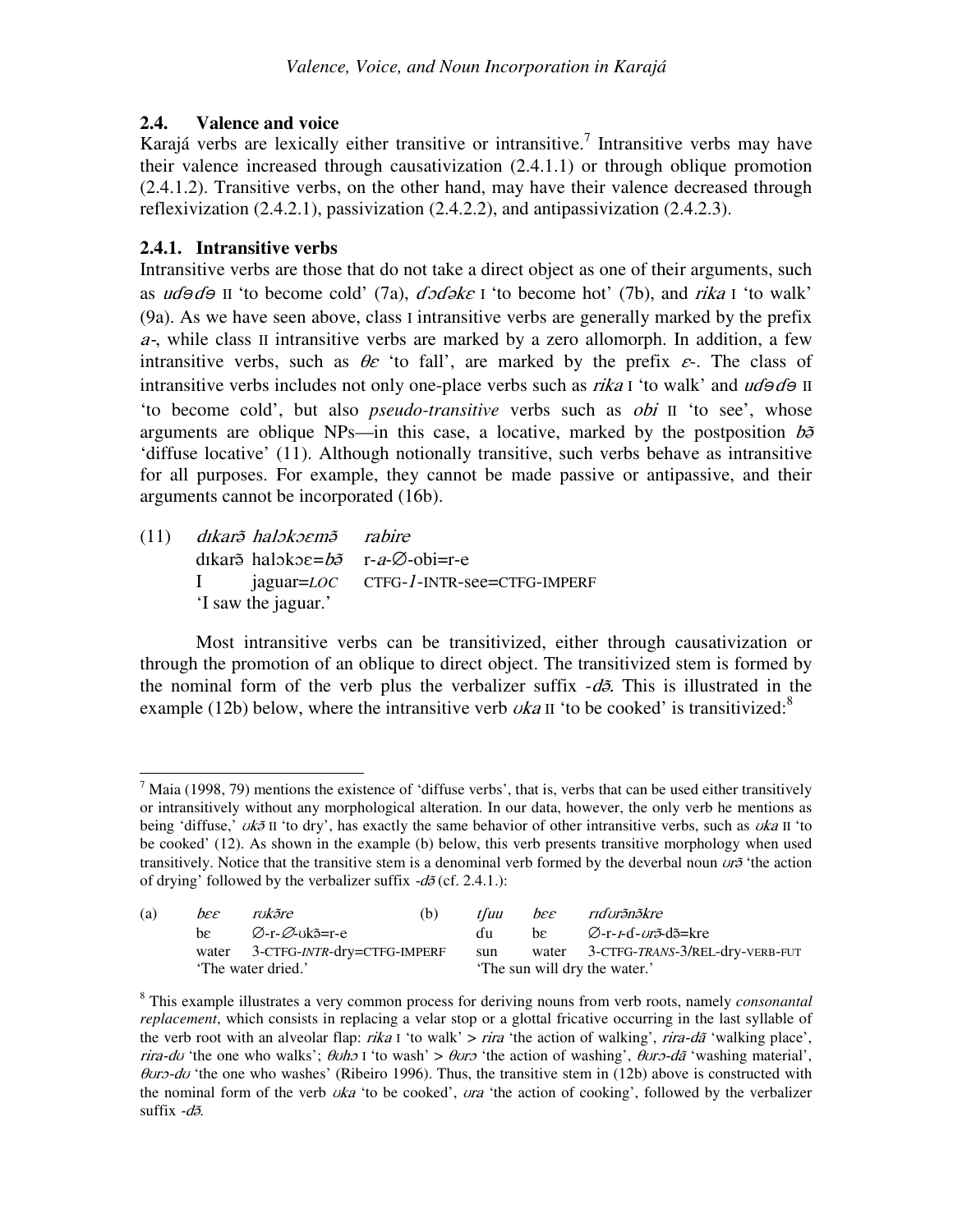- $(12)$  a. *iwero rokaren* iwerv  $\varnothing$ -r- $\varnothing$ -vka=r-err calugi 3-CTFG-*INTR*-*be.cooked*=CTFG-PROGR 'The *calugi* (a kind of drink) is cooking.'
	- b.  $ahawəki$ awəki iweru nduranəkre a-hawaki awəki iwero ∅-r-*1*-ɗ*-ora-dõ*=kəre 2-woman calugi 3-CTFG-*TRANS*-3/REL-*be.cooked*-*VERB*=FUT 'Your wife will cook the *calugi*.'

## **2.4.1.1. Causativization**

Causative stems derived from unergative verbs, such as  $rika I$  'to walk', are formed with the causativizer suffix  $-d \delta \phi$  plus the verbalizer suffix  $-d \delta$  (13). However, the causative suffix does not occur in causative stems derived from unaccusative verbs, such as  $\partial k \hat{a}$  II 'to be cooked' in (12b) above.

|                                     |           | $(13)$ habu kuladu | ririradəkənəreri                       |  |  |  |
|-------------------------------------|-----------|--------------------|----------------------------------------|--|--|--|
|                                     |           | habu kuladu        | Ø-r- <i>1-rira-dəkə̃-də̃</i> =r-erī    |  |  |  |
|                                     | man child |                    | 3-CTFG-TRANS-walk-CAUS-VERB=CTFG-PROGR |  |  |  |
| 'The man is making the child walk.' |           |                    |                                        |  |  |  |

## **2.4.1.2. Oblique promotion**

With a few *pseudo-transitive* verbs which take an allative or dative argument, such as  $\delta k \delta r$  II 'to ask', transitivization results in the promotion of the former oblique argument to direct object (examples from the Xambioá dialect):

| (14) | a.             | hawiki | darikoreko                     | rðkðrafire                                                                                     |
|------|----------------|--------|--------------------------------|------------------------------------------------------------------------------------------------|
|      |                | hawiki | $da$ -rikore= $k$              | $\varnothing$ -r- $\varnothing$ - $\tilde{\triangle}$ sk $\tilde{\triangle}$ ra $\theta$ i=r-e |
|      |                | woman  | $3$ REFL-Offspring= $AL$       | 3-CTFG-INTR-ask=CTFG-IMPERF                                                                    |
|      |                |        | 'The woman asked her son.'     |                                                                                                |
|      | $\mathbf{b}$ . | hawiki | darikəre                       | rıdə̃kə̃ra finə̃re                                                                             |
|      |                | hawiki | da-rikore                      | $\varnothing$ -r- <i>I</i> -d- <i>ə̃kə̃raθi-də</i> =r-e                                        |
|      |                | woman  |                                | 3REFL-offspring 3-CTFG-TRANS-3/REL-ask-VERB=CTFG-IMPERF                                        |
|      |                |        | The woman questioned her son.' |                                                                                                |

# **2.4.2. Transitive verbs**

Transitive verbs are those that take a direct object as one of their arguments. In Karajá, transitive verbs are always marked by the prefix  $I<sub>z</sub>$ , as shown in examples (1)-(4) above. Both transitive and intransitive valence prefixes may fuse with the preceding personal prefix under certain circumstances, such as in the  $2<sup>nd</sup>$  person in the centrifugal direction of the realis mood (15a). Notice that there is no fusion in the centripetal direction (15b).

| (15) | a. | derakode                                       | h. | <i>dadirakode</i>              |
|------|----|------------------------------------------------|----|--------------------------------|
|      |    | $da - \varnothing - t - \varnothing$ -rako=d-e |    | $da-d-I-\varnothing$ -rako=d-e |
|      |    | $2$ -CTFG-TRANS-3-Wait=2-IMPERF                |    | 2-CTPT-TRANS-3-wait=2-IMPERF   |
|      |    | 'You waited for him (thither).'                |    | 'You waited for him (hither).' |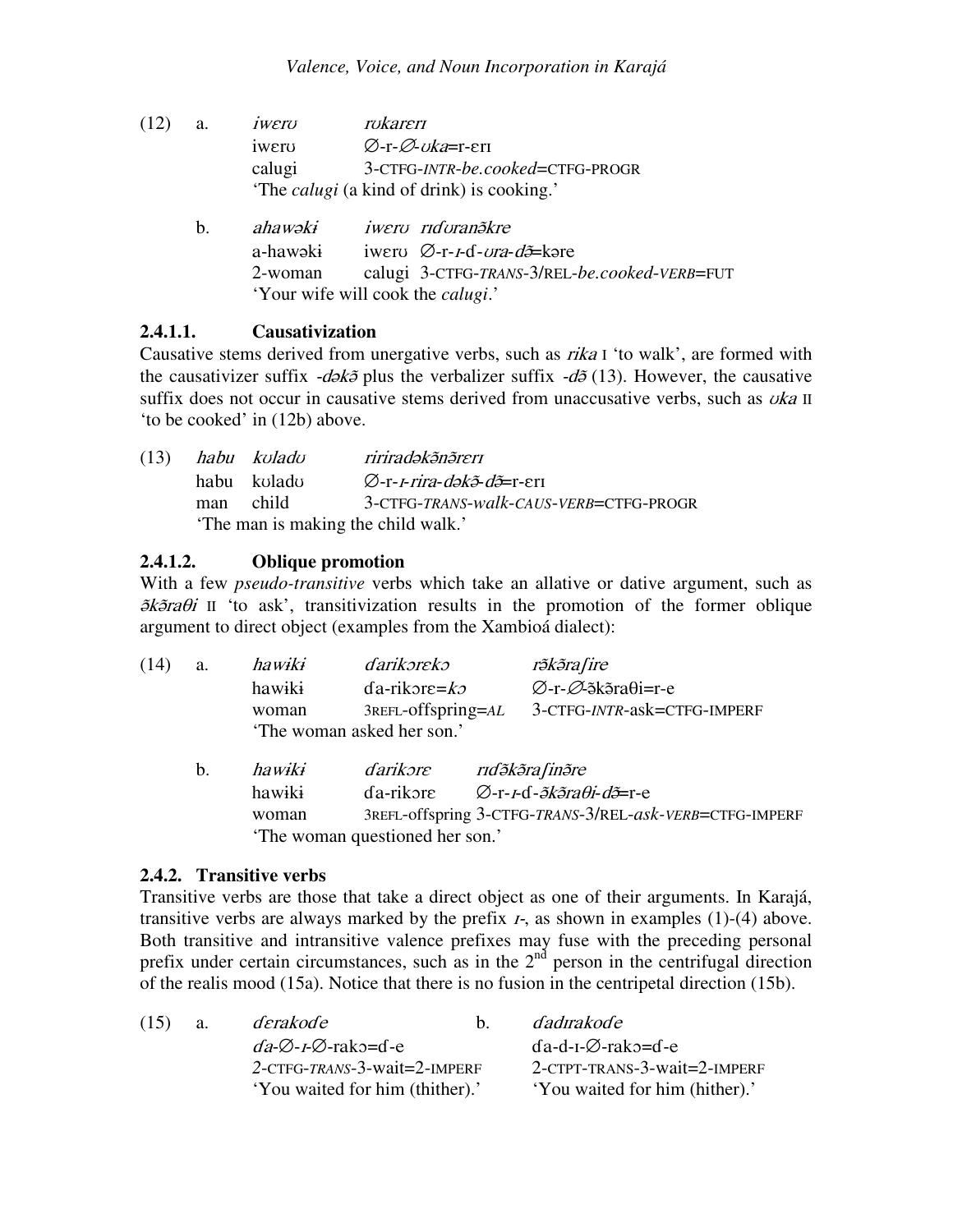## **2.4.2.1 Reflexive**

There are two allomorphs of the reflexive morpheme,  $e\theta i$ - and  $i\theta i$ -. The former is incorporated into the verb, when the NP coreferential with the subject is a direct object (16a). The latter is attached to postpositions, when the coreferential NP is an oblique (16b).

- $(16)$  a. kar̃ð kare∫iθuhokre dıkar<sub>i</sub> ka-r-eθi-θυho=kare I 1-CTFG-REFL-wash=FUT 'I will wash myself.'
	- b. habu ifim<sup>3</sup> robire habu  $i\theta$ i=b $\tilde{e}$  ∅ ∅ man REFL=LOC 3-CTFG-INTR-see=CTFG-IMPERF 'The man saw himself.'

## **2.4.2.2. Passive**

Passive verbs are marked by the prefix  $a$ -, with class I stems such as  $\theta$ *uho* 'to wash' (17b), or its zero allomorph, with class II stems, such as  *'to split' (18b). Notice that* this is apparently the same prefix that occurs with basic intransitive verbs such as  $rika I$ 'to walk' and  $\phi b$  II 'to see'. With transitive roots, however, this prefix will always convey a passive or anticausative meaning.

| (17) | a.            | nadı                           | waɗəki                                                  | riθuhoreri                                                       |  |  |  |  |
|------|---------------|--------------------------------|---------------------------------------------------------|------------------------------------------------------------------|--|--|--|--|
|      |               | d-ãdı                          |                                                         | wa-dəki $\emptyset$ -r- <i>I</i> - $\theta$ uho=r- $\epsilon$ rı |  |  |  |  |
|      |               |                                |                                                         | REL-mother 1-clothes 3-CTFG-TRANS-wash=CTFG-PROGR                |  |  |  |  |
|      |               |                                | 'My mother is washing my clothes.'                      |                                                                  |  |  |  |  |
|      | $\mathbf b$ . | wadəki ra <del>l</del> uhəreri |                                                         |                                                                  |  |  |  |  |
|      |               |                                | wa-dəki $\emptyset$ -r-a- $\theta$ uho=r- $\epsilon$ rı |                                                                  |  |  |  |  |
|      |               |                                |                                                         | 1-clothes 3-CTFG-PASS-wash=CTFG-PROGR                            |  |  |  |  |
|      |               |                                | 'My clothes are being washed.'                          |                                                                  |  |  |  |  |
| (18) |               | a. <i>kodu hãlokoe</i>         | kərv                                                    | ritfukare                                                        |  |  |  |  |
|      |               | kədu hãləkəs                   | kəru                                                    | $\varnothing$ -r- <i>r</i> -d-uka=r-e                            |  |  |  |  |
|      |               | turtle<br>jaguar               | forehead                                                | 3-CTFG-TRANS-3/REL-split=CTFG-IMPERF                             |  |  |  |  |
|      |               |                                | The turtle split the jaguar's forehead.'                |                                                                  |  |  |  |  |
|      | $\mathbf b$ . | hãlokoe                        | kərv                                                    | rukare                                                           |  |  |  |  |
|      |               | hãlokoe                        | koro                                                    | ⊘-r-⊘-uka=r-e                                                    |  |  |  |  |
|      |               | jaguar                         |                                                         | forehead 3-CTFG-PASS-split=CTFG-IMPERF                           |  |  |  |  |
|      |               |                                | 'The jaguar's forehead was split.'                      |                                                                  |  |  |  |  |
|      |               |                                |                                                         |                                                                  |  |  |  |  |

In the passive construction, the original O becomes the subject, as it happens in languages such as English, for example. However, unlike English, where the agent in a passive construction can be expressed as an oblique ('*by*-phrase'), in Karajá the agent, although sometimes implicit, cannot be expressed at all. Thus, passives in Karajá are both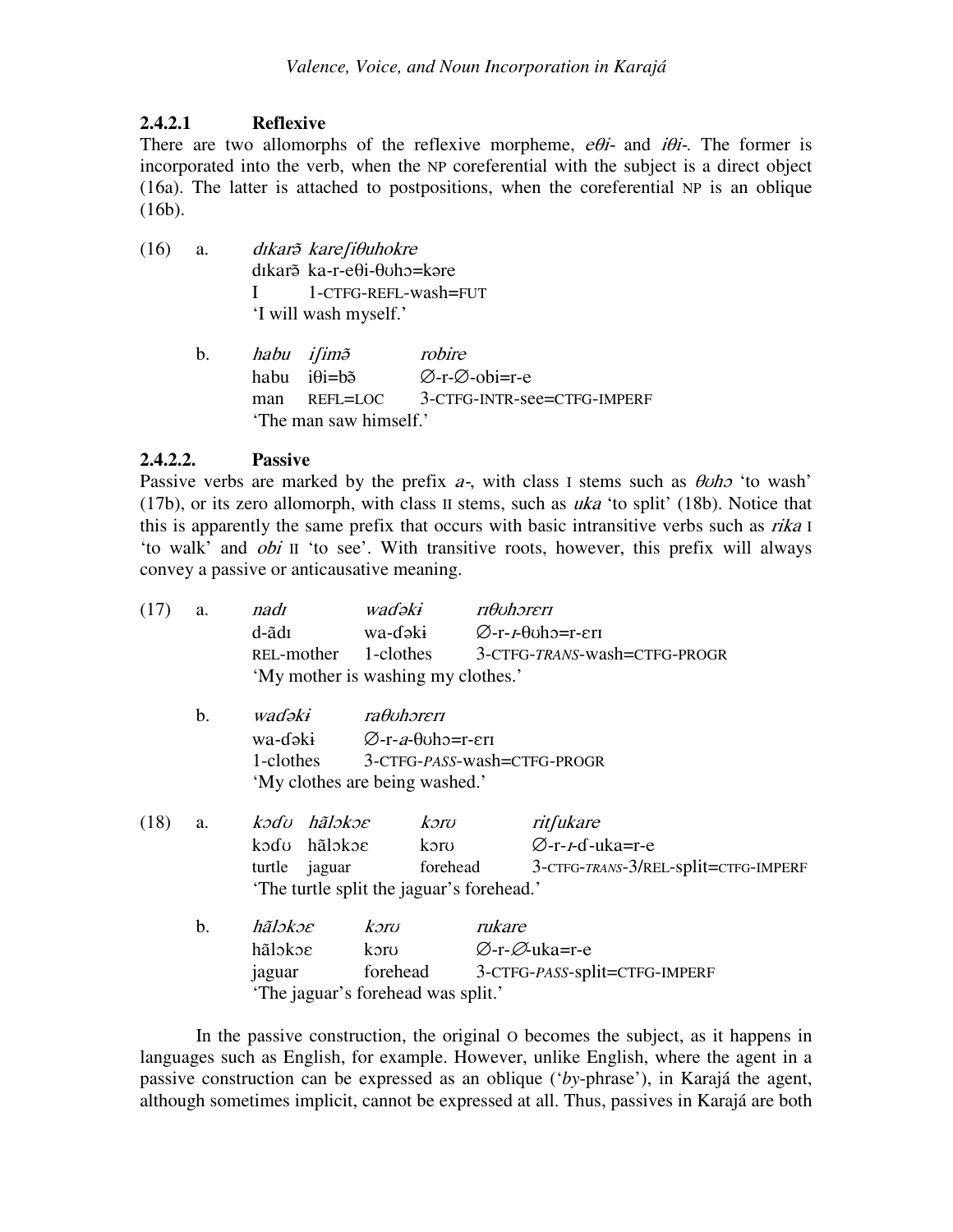a *backgrounding* construction, functioning to delete unknown or irrelevant subjects, and a *foregrounding* construction, since they result in the promotion of the original O to subject position (Folley and Van Valin 1985).

## **2.4.2.3. Antipassive**

Antipassive is a phenomenon typical of ergative languages, corresponding functionally to a 'mirror image' of the passive construction in nominative-accusative languages (Silverstein 1976). In a syntactically ergative language, "while the A and the O in an ergative clause are marked as ergative and absolutive respectively, the A in an antipassive is typically coded as an absolutive NP, and the O (if present) appears in a case other than the absolutive" (Cooreman 1994, 50). <sup>9</sup> Although some authors, such as Cooreman, limit the discussion of antipassive constructions to ergative languages, nominative-accusative languages may also present *backgrounding* antipassives, which "function to demote the undergoer to peripheral status" (Folley and Van Valin 1985: 338). This is what occurs in Karajá, where antipassive, marked by the prefix  $\sigma$ , results in the deletion of an unknown or irrelevant direct object:

- $(19)$  *nadi* rəfotbar bir bir qəyazindən baş baş azərbaycan baş azərbaycan baş azərbaycan baş azərbaycan baş azərbaycan baş  $d$ -ã $d$ r  $\varnothing$ -r- $\vartheta$ -obh $\varphi$ =reri REL-mother 3-CTFG-*ANTI*-wash=CTFG-PROGR 'My mother is washing (something).'
- (20) ãbu rotfukareri hãbu ⊘-r-*ว*-ɗ-uka=r-ɛrɪ man 3-CTFG-*ANTI*-3/REL-split=CTFG-PROGR

'The man is splitting (something).'

As these examples show, antipassive in Karajá is not promotional (or foregrounding), in the sense that the A remains in the same syntactic relation it occupies in the corresponding active, transitive voice. Furthermore, the antipassive construction in Karajá does not allow the expression of the demoted O whatsoever, which is an interesting parallel with what occurs to the agent in the passive construction.

## **2.5. Noun incorporation**

Noun incorporation in Karajá is a process by which the head of the absolutive noun phrase is inserted into the verb, thereby forming a compound. The more productive pattern of noun incorporation involves only body-part terms, which are in general inherently possessed nouns.<sup>10</sup> Since only the head of the absolutive noun phrase is

<sup>10</sup> Karajá also presents *classificatory noun incorporation*. In such cases, the incorporated items are bodypart terms that ordinarily function as *measure terms* (a), such as *ra* 'head' (measure term for potatoes and yams),  $ru'$  eye' (measure term for grains), and  $w\epsilon$  'belly' (measure term for round fruits):

| (a)             | anõna     | $i$ -we- $\theta$ ohodzi         | (b) |                                | anõna riwekokareri                              |  |  |
|-----------------|-----------|----------------------------------|-----|--------------------------------|-------------------------------------------------|--|--|
|                 | adõda     | $I$ - <i>we</i> - $\theta$ ohodi |     |                                | adõda $\varnothing$ -r-I- <i>we-koka</i> =r-eri |  |  |
|                 | pineapple | 3- <i>belly</i> -one             |     |                                | pineapple 3-CTFG-TRANS-belly-grate=CTFG-PROGR   |  |  |
| 'one pineapple' |           |                                  |     | 'He/she is grating pineapple.' |                                                 |  |  |

<sup>&</sup>lt;sup>9</sup> I will follow Cooreman in adopting Dixon's (1979) use of the labels A and O to refer to the two participants in a two-participant clause—prototypically, the agent and the patient, respectively.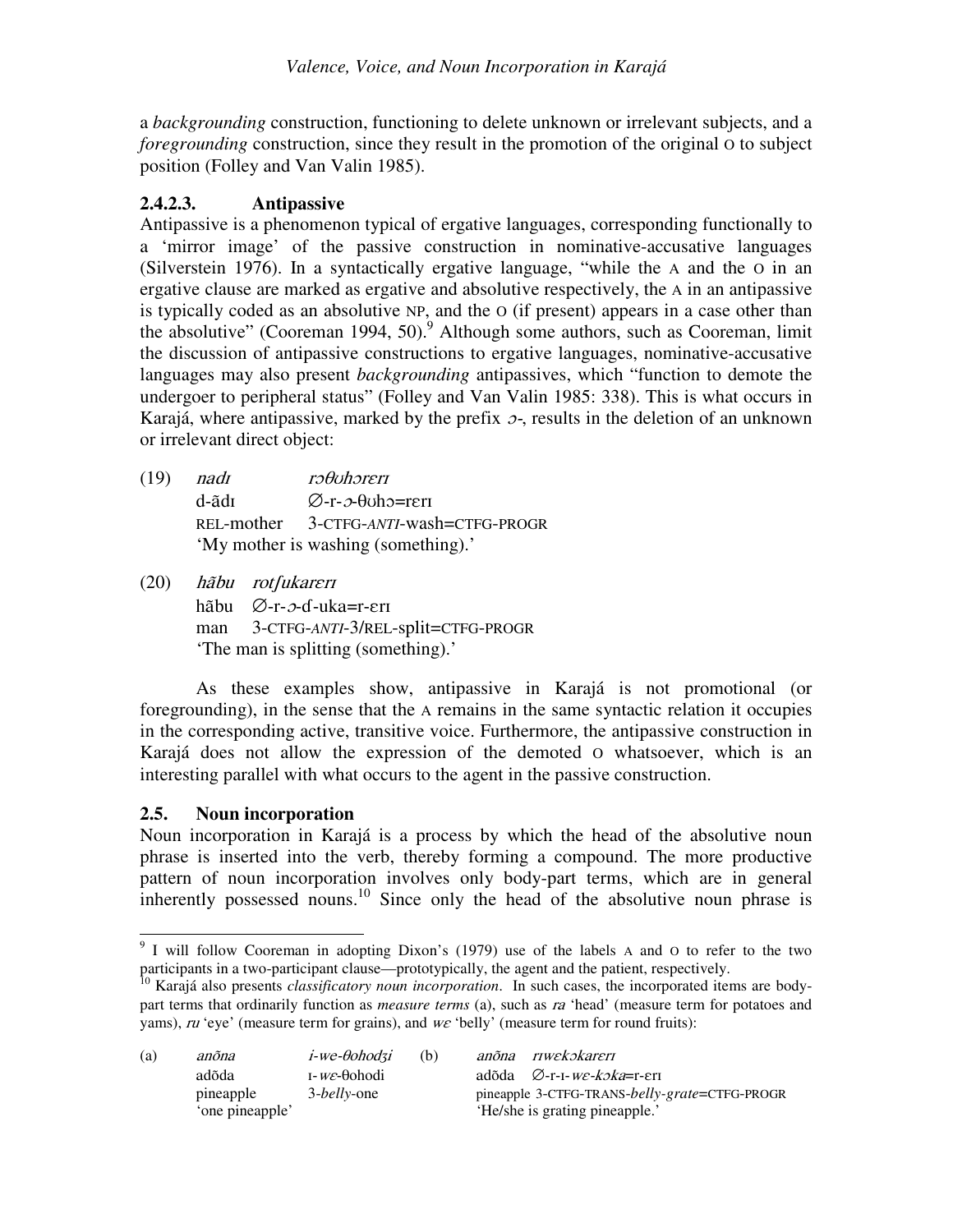incorporated, the valence of the resulting noun-verb compound remains unaltered, as the possessor is promoted to subject with intransitive, unaccusative verbs such as  $b$ oho I 'to break' (21), or to object with transitive verbs such as  $d\phi k a$  I 'to tie' (22):<sup>11</sup>

| a.                                    | $in\tilde{\sigma}$ we                 |      |                |          |                                                                                                                                                                                                                                                                                                                                                                                                                                                                                                                                                                                                        |
|---------------------------------------|---------------------------------------|------|----------------|----------|--------------------------------------------------------------------------------------------------------------------------------------------------------------------------------------------------------------------------------------------------------------------------------------------------------------------------------------------------------------------------------------------------------------------------------------------------------------------------------------------------------------------------------------------------------------------------------------------------------|
|                                       | idõ                                   |      |                |          |                                                                                                                                                                                                                                                                                                                                                                                                                                                                                                                                                                                                        |
|                                       |                                       |      |                |          |                                                                                                                                                                                                                                                                                                                                                                                                                                                                                                                                                                                                        |
|                                       |                                       |      |                |          |                                                                                                                                                                                                                                                                                                                                                                                                                                                                                                                                                                                                        |
| $\mathbf b$ .                         |                                       |      |                |          |                                                                                                                                                                                                                                                                                                                                                                                                                                                                                                                                                                                                        |
|                                       | idõ                                   |      |                |          |                                                                                                                                                                                                                                                                                                                                                                                                                                                                                                                                                                                                        |
|                                       |                                       |      |                |          |                                                                                                                                                                                                                                                                                                                                                                                                                                                                                                                                                                                                        |
|                                       |                                       |      |                |          |                                                                                                                                                                                                                                                                                                                                                                                                                                                                                                                                                                                                        |
| a.                                    |                                       |      |                |          |                                                                                                                                                                                                                                                                                                                                                                                                                                                                                                                                                                                                        |
|                                       |                                       |      |                |          |                                                                                                                                                                                                                                                                                                                                                                                                                                                                                                                                                                                                        |
|                                       | Κ.                                    | rhea |                |          | <i>leg</i> 3-CTFG-TRANS-tie=CTFG-IMPERF                                                                                                                                                                                                                                                                                                                                                                                                                                                                                                                                                                |
|                                       | 'Kynyxiwe tied the legs of the rhea.' |      |                |          |                                                                                                                                                                                                                                                                                                                                                                                                                                                                                                                                                                                                        |
| b.                                    |                                       |      |                |          |                                                                                                                                                                                                                                                                                                                                                                                                                                                                                                                                                                                                        |
|                                       |                                       |      |                |          |                                                                                                                                                                                                                                                                                                                                                                                                                                                                                                                                                                                                        |
|                                       | K.                                    |      |                |          | rhea 3-CTFG-TRANS-leg-tie=CTFG-IMPERF                                                                                                                                                                                                                                                                                                                                                                                                                                                                                                                                                                  |
| 'Kynyxiwe tied the legs of the rhea.' |                                       |      |                |          |                                                                                                                                                                                                                                                                                                                                                                                                                                                                                                                                                                                                        |
|                                       |                                       |      | $W\mathcal{E}$ | rıkı dai | rabohore<br>riki dai $\emptyset$ -r-a- <i>boho</i> =r-e<br>people belly NARR 3.LOC 3-CTFG-INTR-break=CTFG-IMPERF<br>The people's bellies were broken there, it is said.<br>inã riki dai rawebohore<br>riki dai $\emptyset$ -r-a- <i>we-boho</i> =r-e<br>people NARR 3.LOC 3-CTFG-INTR-belly-break=CTFG-IMPERF<br>The people's bellies were broken there, it is said.<br>kanā fiwe ku $\theta$ ehewedī rīdakare<br>kəd $\delta$ fiwe ku $\theta$ ehewe di $\varnothing$ -r-I-dəka=r-e<br>kana <i>kubehewe</i> rididakare<br>kəd $\delta$ fiwe ku $\theta$ ehewe $\varnothing$ -r-I- <i>dI-dəka</i> =r-e |

As we have seen in (4) above, since noun incorporation is a valence-preserving process, an incorporating transitive verb can still be made passive or antipassive. The following section discusses the implications of the interaction between noun incorporation and antipassive in Karajá for Baker's incorporating theory of antipassive.

## **3. Antipassive and noun incorporation**

In this section, I will discuss the problems that the co-occurrence of antipassive and noun incorporation may potentially pose to an incorporating analysis of antipassive, taking into consideration the description of Karajá morphosyntax sketched above. Adopting the theoretical framework of the Government and Binding theory, Baker (1988) proposes a treatment of familiar grammatical function changing processes such as passive, possessor raising, and applicatives as a matter of incorporation, taking incorporation in a rather broad sense, as "processes by which one semantically independent word comes to be 'inside' another" (Baker *op. cit.*, 1). Instead of explicit rules which would account separately for each grammatical function changing process, Baker claims that "the heart

<sup>11</sup> Examples (21a) and (21b) are from the Javaé dialect. Although Maia (*op. cit.*: 63) claims that object incorporation does not occur in Javaé, noun incorporation seems to be as common in Javaé as it is in the other three dialects. The example below, involving the incorporation of the noun  $\frac{d\mathbf{x}}{d\mathbf{x}}$  if 'knee' to the transitive verb  $w \in I$  'to penetrate', occurs in the same text from which the examples above were obtained:

| (a) | <i>ridikohuwere.</i>                                      | idīkohu          | riwere                                      |  |  |
|-----|-----------------------------------------------------------|------------------|---------------------------------------------|--|--|
|     | $\varnothing$ -r-1- $\varnothing$ - <i>dikəhu-we</i> =r-e | i- <i>dikohu</i> | $\varnothing$ -r-1- $w\varepsilon$ =r-e     |  |  |
|     | 3-CTFG-TRANS-3-knee-penetrate=CTFG-IMPERF 3-knee          |                  | 3-CTFG-TRANS- <i>penetrate</i> =CTFG-IMPERF |  |  |
|     | '[He] stabbed him in the knee, he stabbed his knee.'      |                  |                                             |  |  |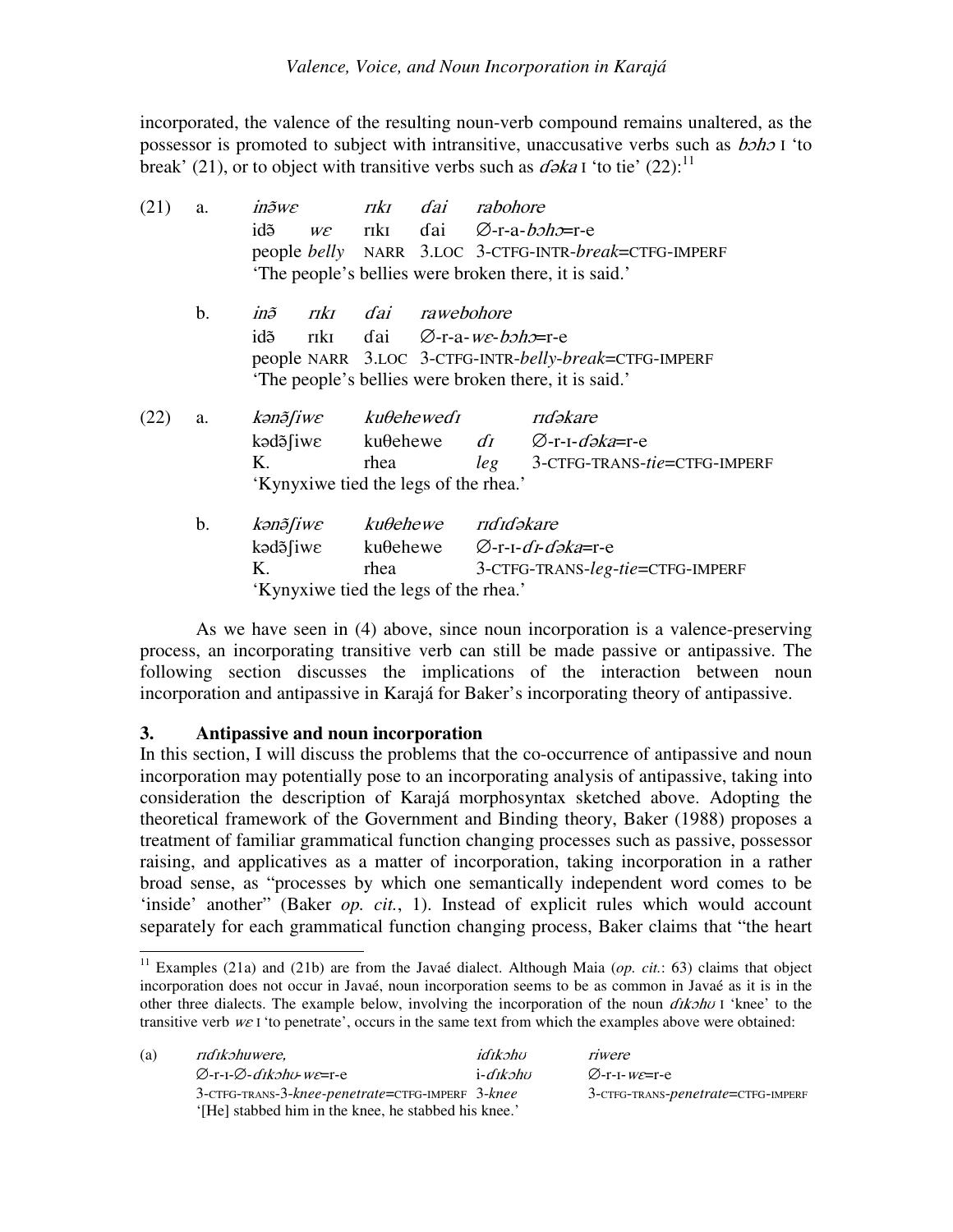of all apparent GF changing process is the movement of a word or (more technically) a lexical category" (p. 19). Thus, Baker claims that words, and not only phrases, can be moved, a process he terms  $X^0$  movement, an instance of the generalized movement transformation Move-Alpha.<sup>12</sup>

Baker's incorporation theory provides a unifying account for a number of apparently distinct grammatical function changing processes. Thus, while applicatives are seen as cases of adpositional incorporation, antipassive is treated as a matter of noun incorporation, along with noun incorporation proper and possessor raising reanalysis. According to Baker (*op. cit.*, 133), "antipassive is merely a special case of Noun Incorporation in which a single, designated lexical item incorporates." The antipassive morpheme, which semantically corresponds to an indefinite NP, is generated in the direct object position at D-structure and then adjoined to the verb by  $X^0$  movement. As is typical in the Government and Binding theory, the movement leaves a trace, which must be coindexed with the moved element in order to satisfy the Empty Category Principle (ECP), according to which traces must be properly governed.

In some languages, however, antipassive markers can co-occur with an incorporated noun. Karajá, as we have seen, is one of these languages. Cases such as these raise an interesting question concerning the way antipassive and noun incorporation proper would interact in an incorporating account of antipassive. Baker (*op. cit.*: 138) mentions the case of Nisgha (23), as well as the Mayan languages, as languages where antipassive marking occurs with an incorporated noun. According to him, in these languages, the antipassive morpheme "acts as a kind of 'linking morpheme' which appears when the object noun root is incorporated into the verb." The antipassive "provides the theta role link necessary for Noun Incorporation to take place" (*op. cit.*: 139). Baker apparently does not consider examples such as (23) as cases of double NI, since both the antipassive affix and the incorporated noun share one and the same thematic relation.

| (23) | <b>Nisgha</b> (Baker <i>op. cit.,</i> 138) |                                       |    |                                      |  |  |  |
|------|--------------------------------------------|---------------------------------------|----|--------------------------------------|--|--|--|
|      | a.                                         | simiyeeni-s <b>gu</b> -m- <b>hoon</b> | b. | lits'il-sgu-m-daala                  |  |  |  |
|      |                                            | smoke-APASS-ADJ-fish                  |    | count.up-APASS-ADJ-money             |  |  |  |
|      |                                            | 'to smoke fish'                       |    | 'to keep track of money (donations)' |  |  |  |

All the examples cited by Baker seem to involve cases in which noun incorporation is a valence-changing process, making intransitive an otherwise transitive verb. In such cases, antipassive marking seems to be merely a consequence of the fact that the verb is made intransitive by the incorporation of its object. However, this is quite different from what happens in Karajá, where, as we have seen, productive noun incorporation is always a valence-preserving process. In cases in which the antipassive marker occurs with an incorporated noun, it is clear that the implied direct object corresponds to the original possessor of the incorporated noun (4c). If antipassive is indeed a case of noun incorporation, it is necessary to admit that, in examples such as this, antipassivization would have to be preceded by noun incorporation proper, which

 $12$  Given limitations of space, the summary of Baker's theory presented here is necessarily succinct. My purpose in this section is not to provide an extensive discussion of his theory, but simply to point out its inadequacy to explain the Karajá data.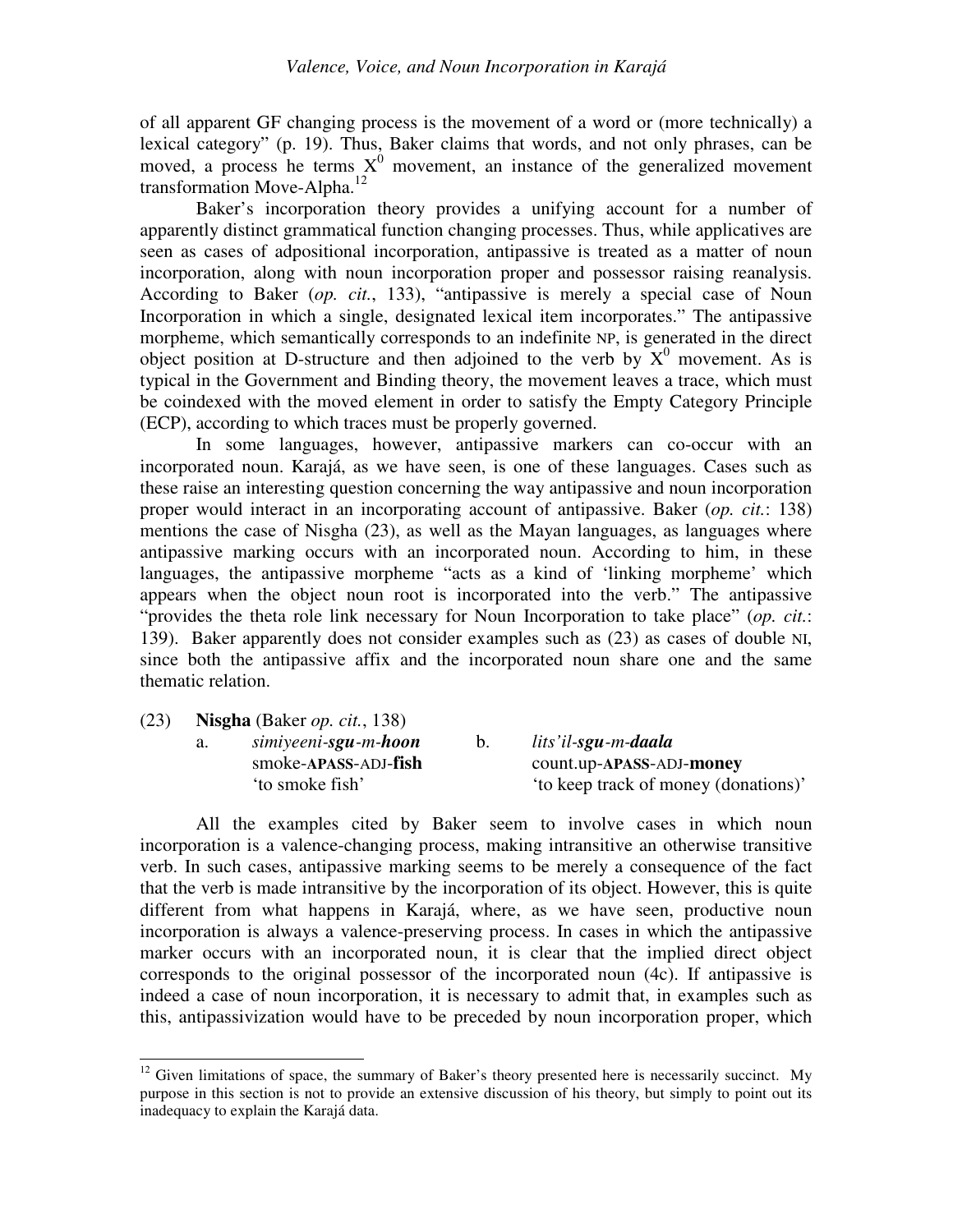would place the antipassive morpheme in direct object position, making it eligible for incorporation.

In principle, this fact would apparently not be problematic for Baker's approach, since, according to him, the antipassive does not necessarily affect only structural direct objects (Baker *op. cit.*: 136). The antipassive morpheme may correspond, for example, to the subject of a lower clause, which is then moved up to a higher clause in a Raising-to-Object construction. This is what happens in Chamorro:

(24) **Chamorro** (Baker *op. cit.*: 137) *Kao man-ekspekta hao pära un ma'-ayuda?* Q **APASS**-expect you(ABS) IRREAL-2S-PASS-help 'Do you expect someone to help you?'

Thus, one might likewise postulate that in Karajá, the antipassive morpheme could be generated as a possessor, which would be promoted to direct object through the incorporation of the possessed noun. The new object would then be incorporated into the verb, through antipassivization. However, Baker categorically rules out the possibility of multiple noun incorporations:

Both case theory and the ECP rule out acyclic combinations, where first a noun incorporates into the verb and then the possessor itself incorporates—even though that possessor will look like a direct object on the surface given the GTC. [Baker *op. cit.*,  $[374]^{13}$ 

According to the Government Transparency Corollary (GTC), "a lexical category which has an item incorporated into it governs everything which the incorporated item governed in its original structural position" (p. 64). Thus, the incorporation of the former possessor should in principle be possible, since it now behaves as the direct object. However, Baker (*op. cit.*: 367) argues that acyclic combinations would violate the *proper government* required by the ECP. According to this notion of government, intervening traces (such as the one left by an incorporated noun or adposition) and not only full lexical items can act as 'possible antecedents,' blocking the incorporation of the new direct object into the verb.

Nevertheless, such a scenario is exactly what happens in Karajá, where noun incorporation—which is essentially a possessor raising construction—clearly feeds antipassive.<sup>14</sup> Therefore, if antipassive is, in fact, a matter of noun incorporation, Karajá provides a strong counterexample to Baker's claim that multiple noun incorporations do not occur. This apparently raises the necessity for a revision of Baker's approach in order to allow repeated applications of noun incorporation.

<sup>&</sup>lt;sup>13</sup> *Acyclic* combinations are those resulting from a movement which "reaches down more deeply into the structure than the first one does" (Baker *op. cit.*: 365).

<sup>&</sup>lt;sup>14</sup> As Baker admits, possessor raising constructions are the most likely to yield interactions between different NIs, "because by definition there are two NPs present: the possessor and the NP headed by the possessed noun." Therefore, one would expect possessor raising to feed "Noun Incorporation proper, Antipassivization, or even Possessor Raising itself, since each of these processes is known to involve the verb and its direct object." However, Baker considers such combinations "systematically impossible" (Baker *op. cit.*, 375).